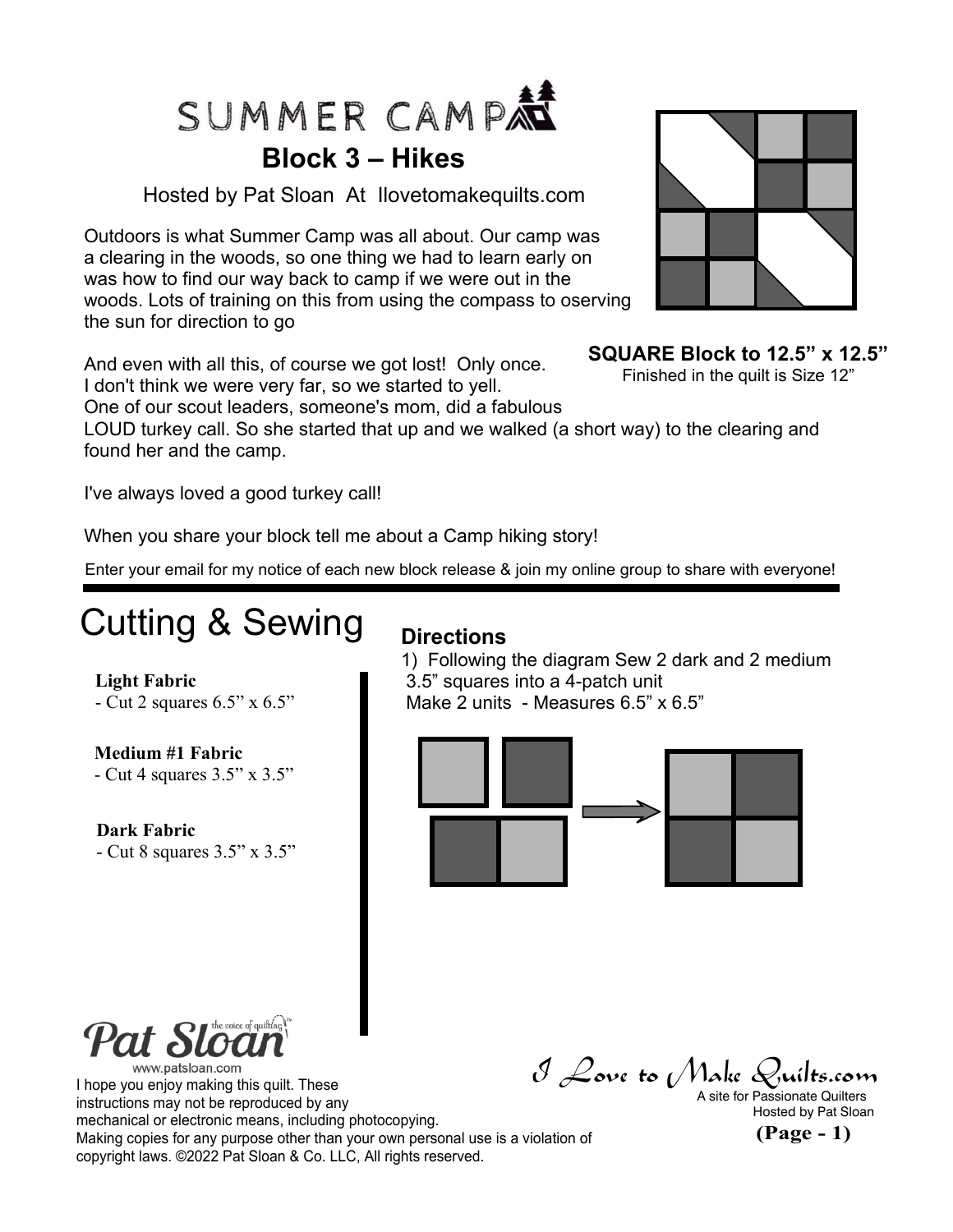# SUMMER CAMP

#### **Directions**

2) Draw a diagonal line on the back of all the dark 3.5" squares



3) Following the diagram place a dark 3.5" square on the light square, right sides together Sew ON the line.

Make 2



5) Following the diagram place a dark 3.5" square on the light square, right sides together Sew ON the line.

Make 2



4) Following the diagram trim away the outer side leaving a 1/4" seam allowance. Press the triangle open

Make 2 Measures 6.5" x 6.5"



6) Following the diagram trim away the outer side leaving a 1/4" seam allowance. Press the triangle open Make 2 Measures 6.5" x 6.5"





## **Block Assembly on next page**



I hope you enjoy making this quilt. These instructions may not be reproduced by any mechanical or electronic means, including photocopying. Making copies for any purpose other than your own personal use is a violation of copyright laws. ©2022 Pat Sloan & Co. LLC, All rights reserved.

 $\mathcal{I}$  **Love to** *Make* Quilts.com<br>A site for Passionate Quilters<br>Hosted by Pat Sloan<br>**1)**<br>**1)** 

A site for Passionate Quilters Hosted by Pat Sloan

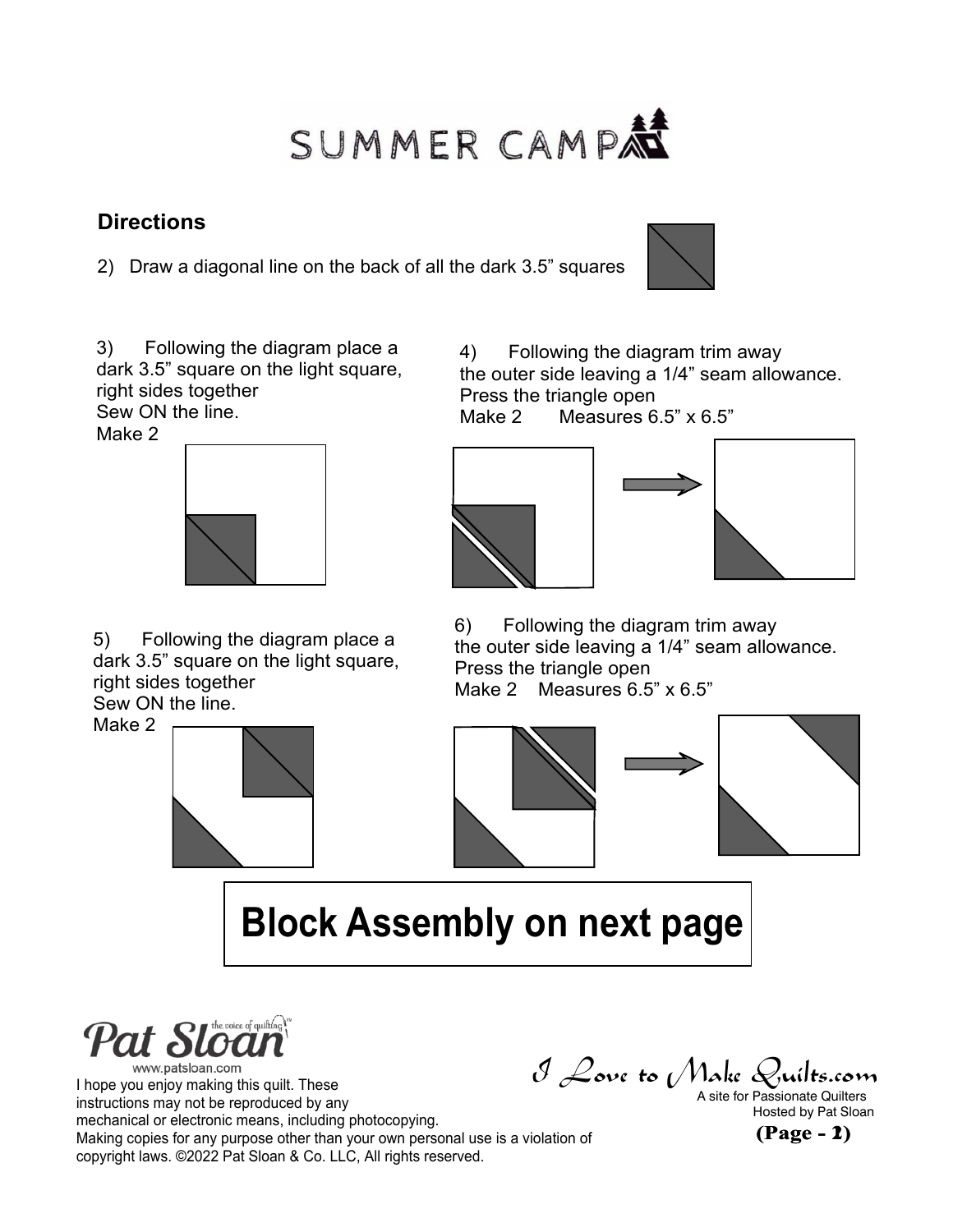

### **Unfinished Sizes**



## **Square the Block to 12.5" x 12.5"**

IN the Quilt it is finished size 12" x 12"

**Pat Sloan** www.patsloan.com

I hope you enjoy making this quilt. These Hosted by Pat Sloan has been a stated by Pat Sloan instructions may not be reproduced by any mechanical or electronic means, including photocopying. Making copies for any purpose other than your own personal use is a violation of copyright laws. ©2022 Pat Sloan & Co. LLC, All rights reserved.

 $\mathcal J$  Love to (Make Quilts.com<br>a site for Passionate Quilters

**(Page - 3)**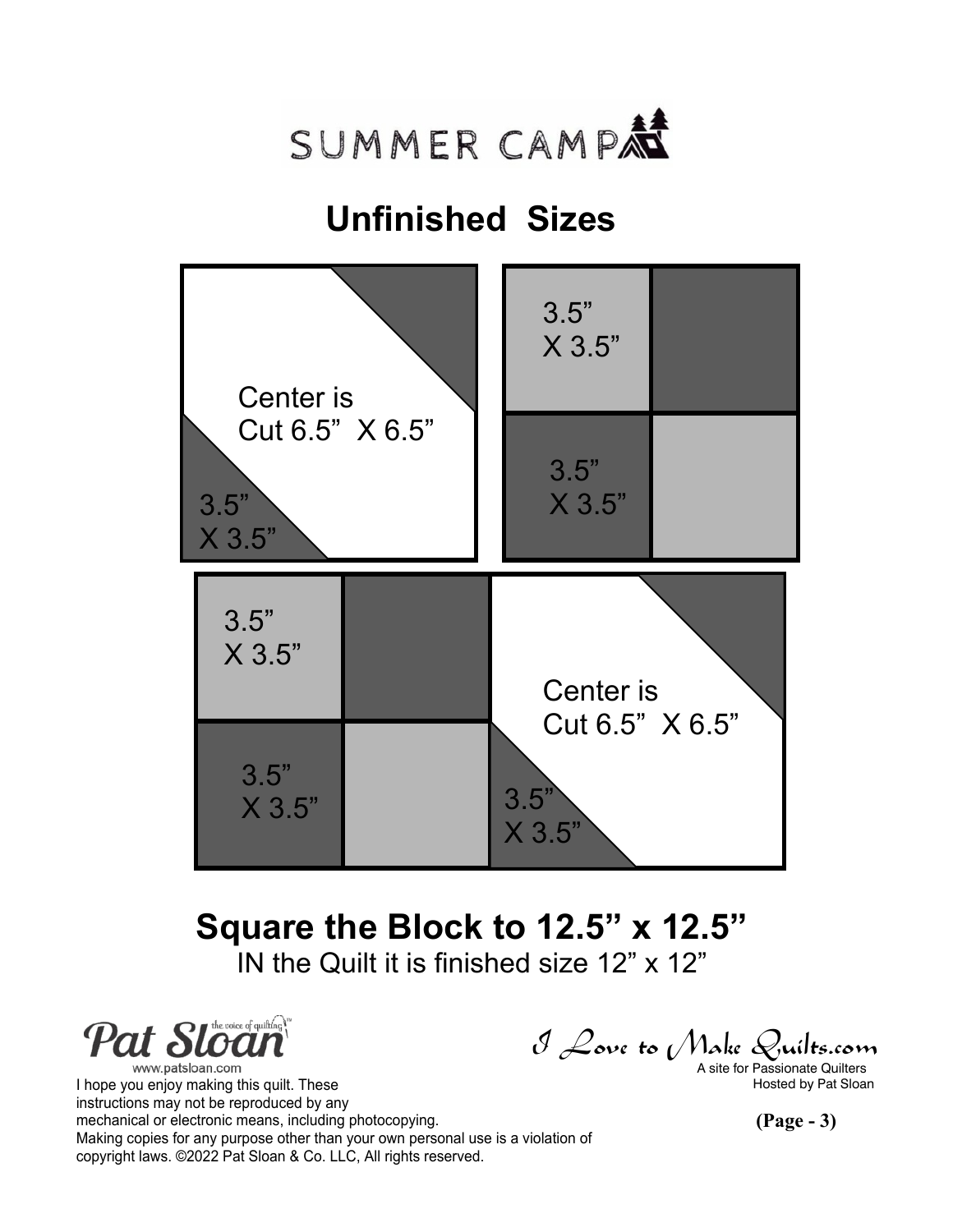



**48" x 48" (finished size) quilt using 16 blocks Perfect to keep repeating for a larger quilt!**

Pat Sloan

www.patsloan.com I hope you enjoy making this quilt. These instructions may not be reproduced by any mechanical or electronic means, including photocopying. Making copies for any purpose other than your own personal use is a violation of copyright laws. ©2022 Pat Sloan & Co. LLC, All rights reserved.

 $\mathcal J$  Love to (Make Quilts.com<br>a site for Passionate Quilters

**(Page - 4)** Hosted by Pat Sloan